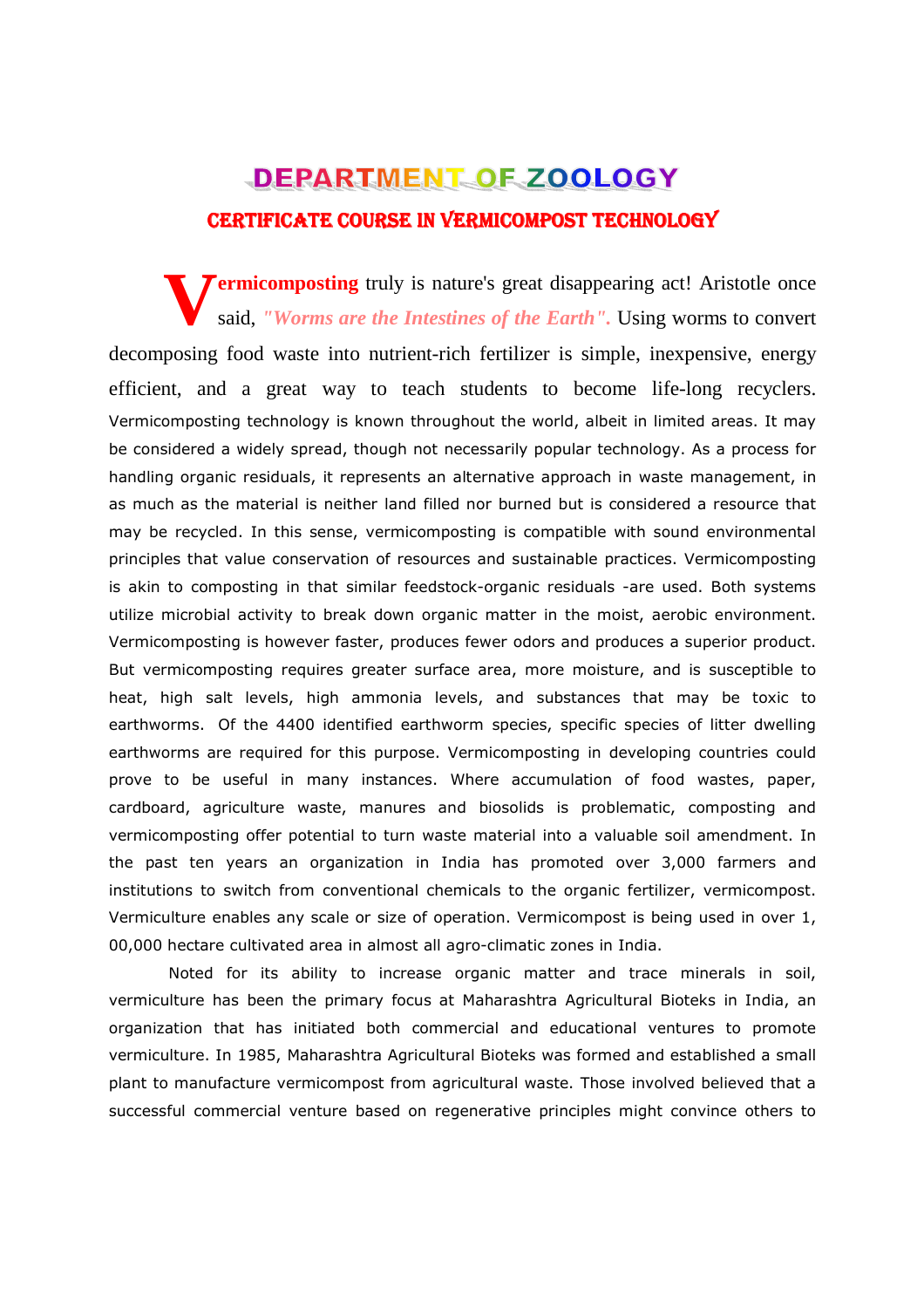adapt sustainable practices.The organization currently produces 5,000 tons of vermicompost annually. Its real achievement, however, has been in raising awareness among farmers, researchers and policy makers in India about regenerative food production methods. The group is directly responsible for 2,000 farmers and horticulturalists adopting vermicomposting. These converts have begun secondary dissemination of the principles they were taught.

In 1991-1992, Maharashtra Bioteks and the India Department of Science And Technology promoted the adoption of vermicompost technology in 13 states in India. The group has also established a vermicompost unit with Chitrakoot Gramodaya University, Madhya Pradesh which produces five tons of vermicompost per month.Educational institutes in Maharashtra & other states have started conducting certificate/diploma/regular courses on vermiculture, vermiculture biotechnology, and vermiculture & vermicompost technology. The duration of courses ranges from 10 days to six months. The Department of Zoology in collaboration with Geography & Botany Departments running this course.

# **Aims& Objective:**

- $\triangleleft$  Students will be able to compost in a limited space and describe the decomposing process.
- $\triangle$  The interested students will get the knowledge of composting,
- Students will get the employment,
- They can generate employments,
- They will also turn towards organic farming,
- Will help to maintain the environment pollution free and
- Will get the knowledge of biodiversity of local earthworms.
- > The detail of the course is as follows:

# **Focus:**

To convert unwanted, organic matter, particularly food scraps and paper into fertile soil.

#### **Name of the course: Certificate Course in Vermicompost technology**

- **Level:** Certificate
- **Stream:** Science or any stream
- **Subject:** Vermiculture/ vermicompost

## **Eligibility Criteria**: 10+2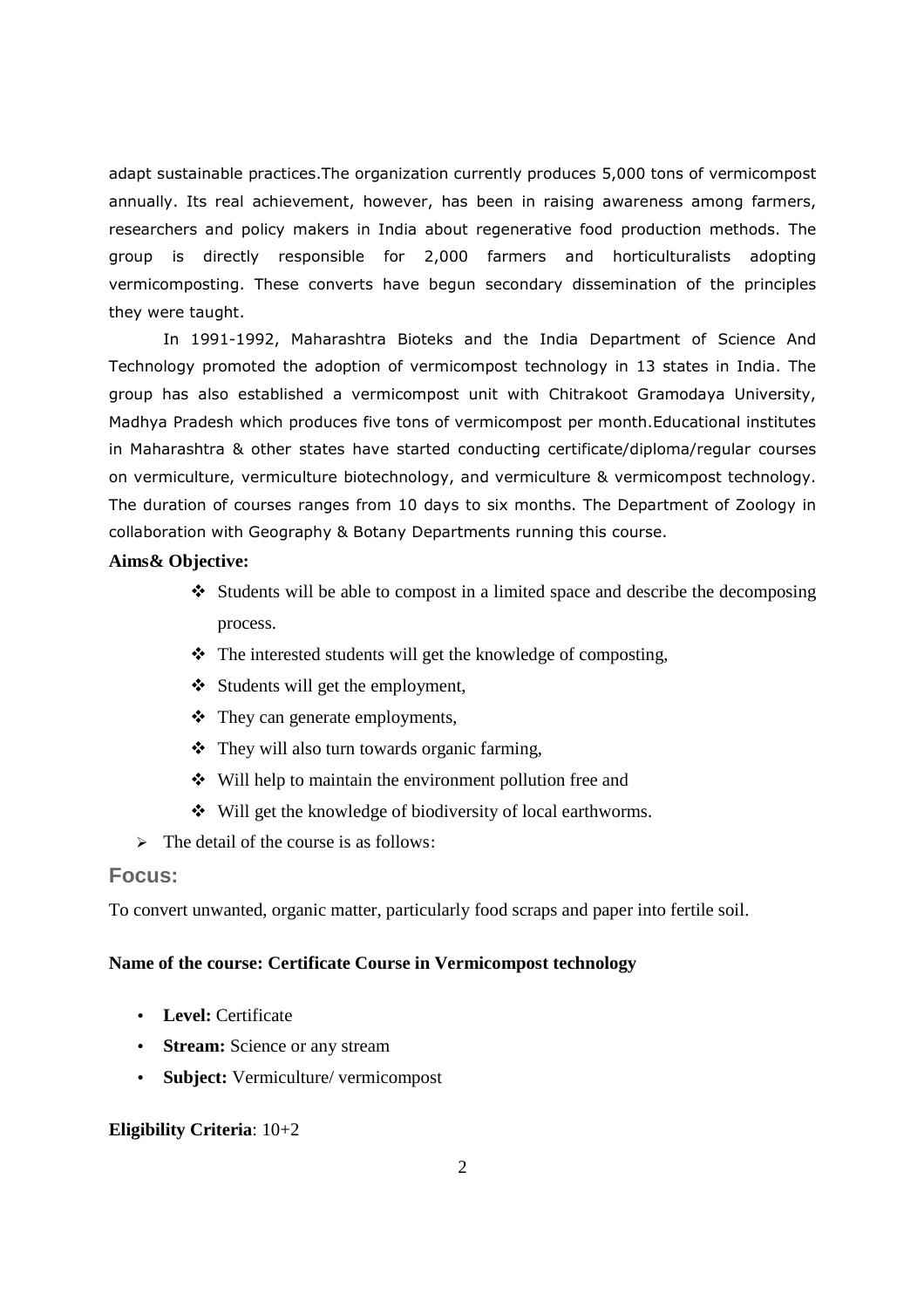**Duration:** 3.5months i.e.105 days

**Language:** English/Marathi

**Intake:** 20 seats

**Fees: Rs.200/**

**Selection /Admission Criteria**: First come first serve

**Attendance:** 90%

**Lecture/practical timing:** 3.30 PM to 4.30 PM

**Academic calendar for the course:** Five days in a week (4days theory periods & 1day practical)

**Available infrastructure**: Well equipped laboratory, small & large scale vermiculture units

**Teaching Staff**: Qualified, Experienced Guest Lecturers & eminent professors will be invited. **Non teaching staff**: 1lab assistant & 2 lab attendants.

# **Examination structure & schedule:**

At the end of course the examination will be conducted. Its notice & time table will be displayed for communication to the students at least before 15 days of the date of examination.

- 1. Course VT-01Theory paper (objective/short answer type) = 50marks, Two hours duration.
- 2. Course VT-02 Practical paper =50 marks, two hours duration

Marking scheme & Award of grades: Average of the marks obtained in each paper will be calculated as:  $50+50+100/2 = 50$ ;

i) 8-10 marks = 1 point, C' grade – pass;

ii)  $10-20$  marks = 2 points, B' grade;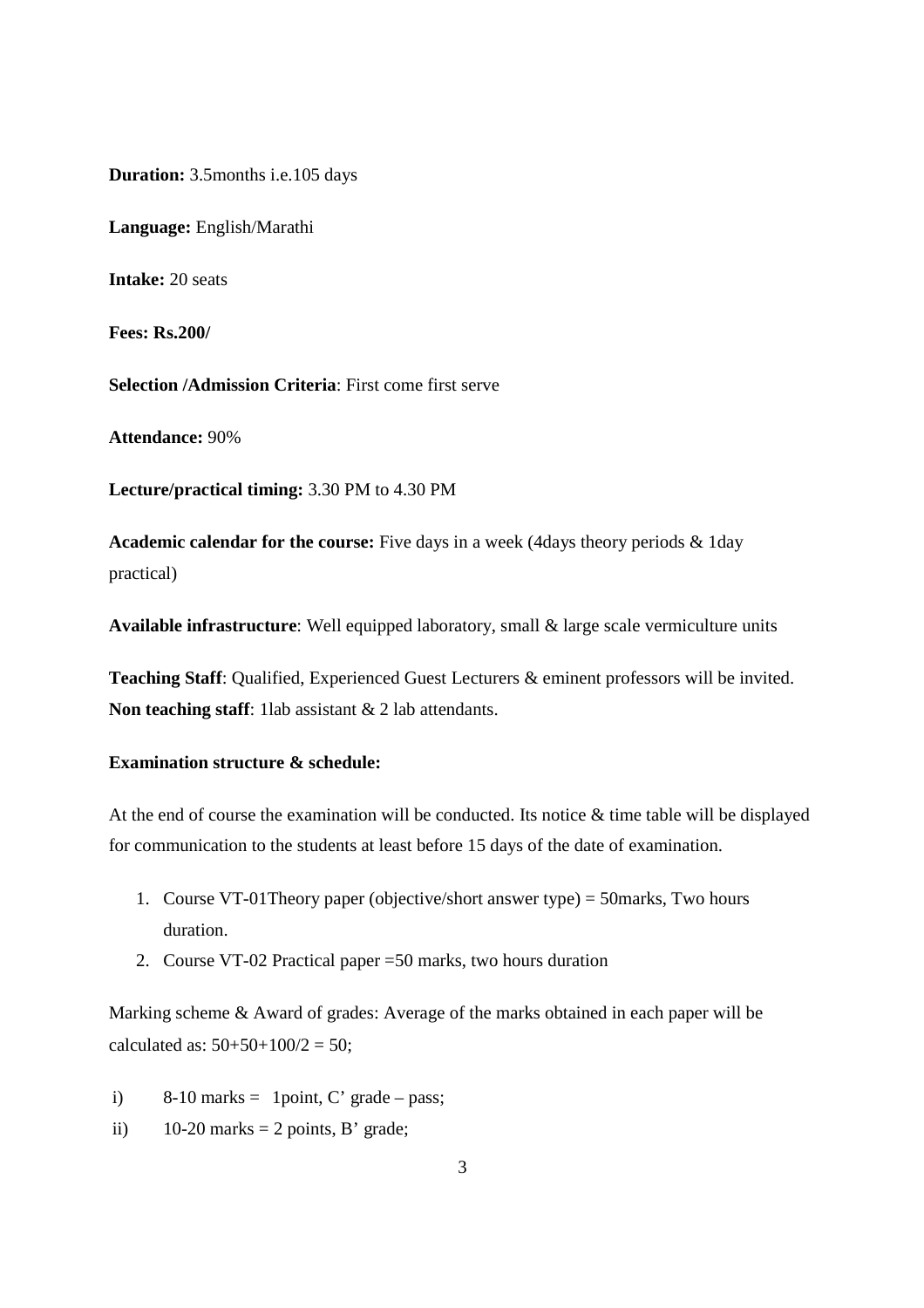- iii)  $20-30$  marks = 3points, B+ grade;
- iv) 30-40 marks =4points, A' grade;
- v)  $40-50$  marks =5points, A+ grade

Award of Certificate carrying grades: after successful completion of course colorful certificate indicating grade will be awarded to the candidate.

**Reservation:** NA

# **Course Content: Syllabus/Program:**

# **SCHEME**

Vermicompost technology as one of the Certificate Course at undergraduate level

| Credits to be earned   | :04        |
|------------------------|------------|
| Theory paper           | :03credits |
| Practical course/paper | :01        |

# Proposed distribution of the course structure

| Sr.No. | Code       | Title of the paper                                        | Credit pattern in | Credit value |
|--------|------------|-----------------------------------------------------------|-------------------|--------------|
|        |            |                                                           | L: T: P           |              |
|        | $VTT - 01$ | Vermicompost technology                                   | 3:0:0             | 03           |
|        | VTP - 02   | Vermicompost technology<br>related to theory $(VTP - 01)$ | 0:0:1             |              |
|        |            |                                                           |                   |              |

Open selective course for any students enrolled in the College from different disciplines.

**Title of the Course**: Certificate Course in Vermicompost technology

# **Theory Course VT -01**

# **Theory 3 Credits**

| <b>Unit-I General</b>            | 12Hrs |
|----------------------------------|-------|
| <b>Vermiculture/Vermicompost</b> |       |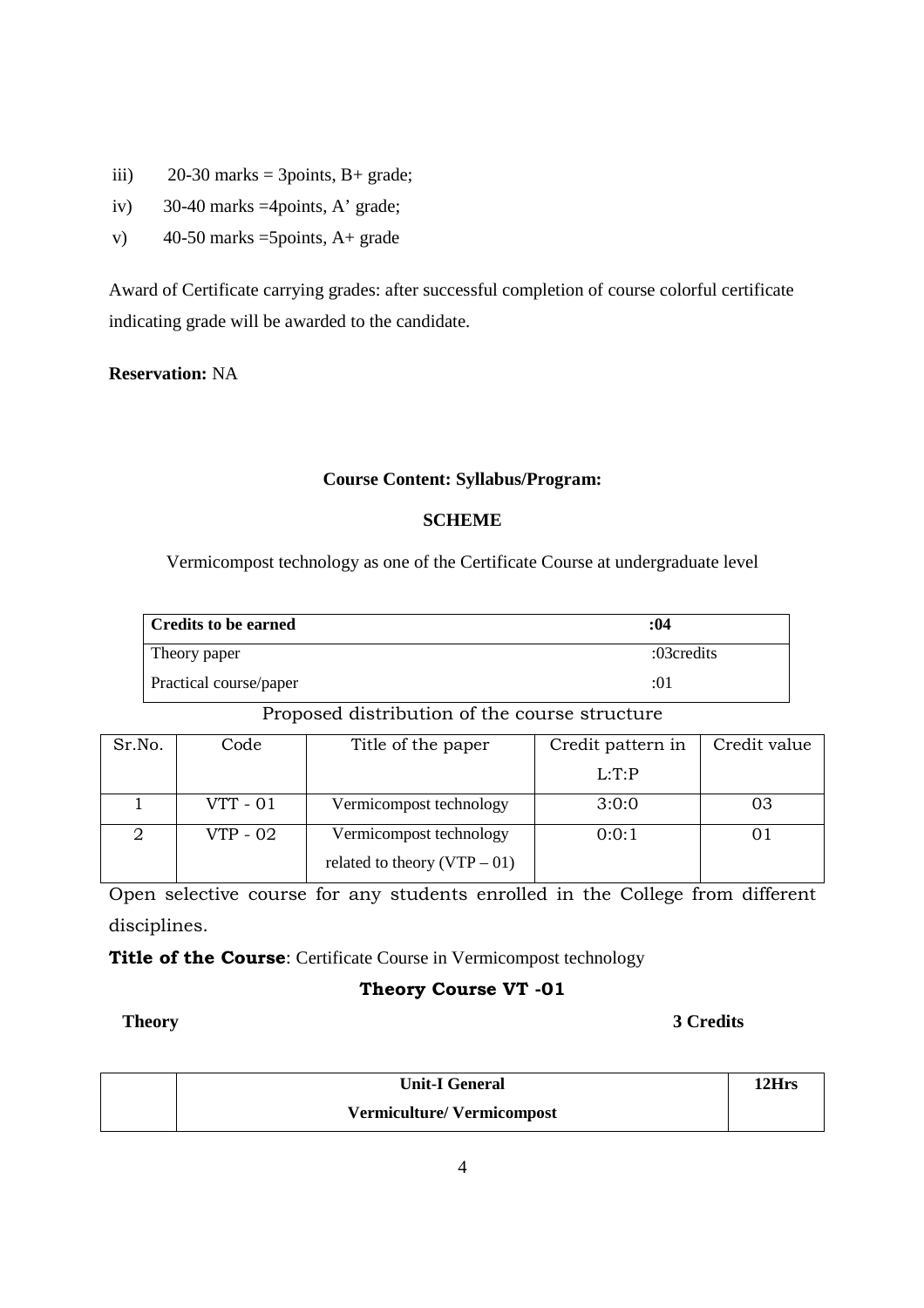| $\mathbf{1}$   | Introduction to vermiculture. definition, meaning, history, economic important, |       |
|----------------|---------------------------------------------------------------------------------|-------|
|                | their value in maintenance of soil structure, role as four r's of recycling     |       |
|                | reduce, reuse, recycle, restore.                                                |       |
| $\overline{2}$ | His role in bio transformation of the residues generated by human activity and  |       |
|                | production of organic fertilizers. How does nature works.                       |       |
| $\overline{3}$ | The matter and humus cycle (product, qualities). Ground population,             |       |
|                | transformation process in organic matter.                                       |       |
| $\overline{4}$ | Choosing the right worm. Useful species of earthworms. Local species of         |       |
|                | earthworms. Exotic species of earthworms. Complementary activities of           |       |
|                | autoevaluation.                                                                 |       |
|                | Unit-II                                                                         | 12Hrs |
|                | <b>Earthworm Biology and Rearing</b>                                            |       |
| 5              | Key to identify the species of earthworms.                                      |       |
| 6              | Biology of Eisenia fetida.                                                      |       |
|                | a) Taxonomy Anatomy, physiology and reproduction of Lumbricidae.                |       |
|                | b) Vital cycle of Eisenia fetida: alimentation, fecundity, annual reproducer    |       |
|                | potential and limit factors (gases, diet, humidity, temperature, PH, light, and |       |
|                | climatic factors).                                                              |       |
|                | Complementary activities of auto evaluation.                                    |       |
| $\tau$         | Biology of Eudrilus eugeniae.                                                   |       |
|                | c) Taxonomy Anatomy, physiology and reproduction of Eudrilidae.                 |       |
|                | d) Vital cycle of Eudrilus eugeniae: alimentation, fecundity, annual reproducer |       |
|                | potential and limit factors (gases, diet, humidity, temperature, PH, light, and |       |
|                | climatic factors).                                                              |       |
|                | Complementary activities of auto evaluation.                                    |       |
|                | Unit-III                                                                        | 12Hrs |
|                | <b>Vermicompost Technology (Methods and Products)</b>                           |       |
| $\tau$         | Small Scale Earthworm farming for home gardens                                  |       |
|                | - Earthworm compost for home gardens                                            |       |
| $8\,$          | Conventional commercial composting                                              |       |
|                | - Earthworm Composting larger scale                                             |       |
| 9              | - Earthworm Farming (Vermiculture), Extraction (harvest), vermicomposting       |       |
|                | harvest and processing.                                                         |       |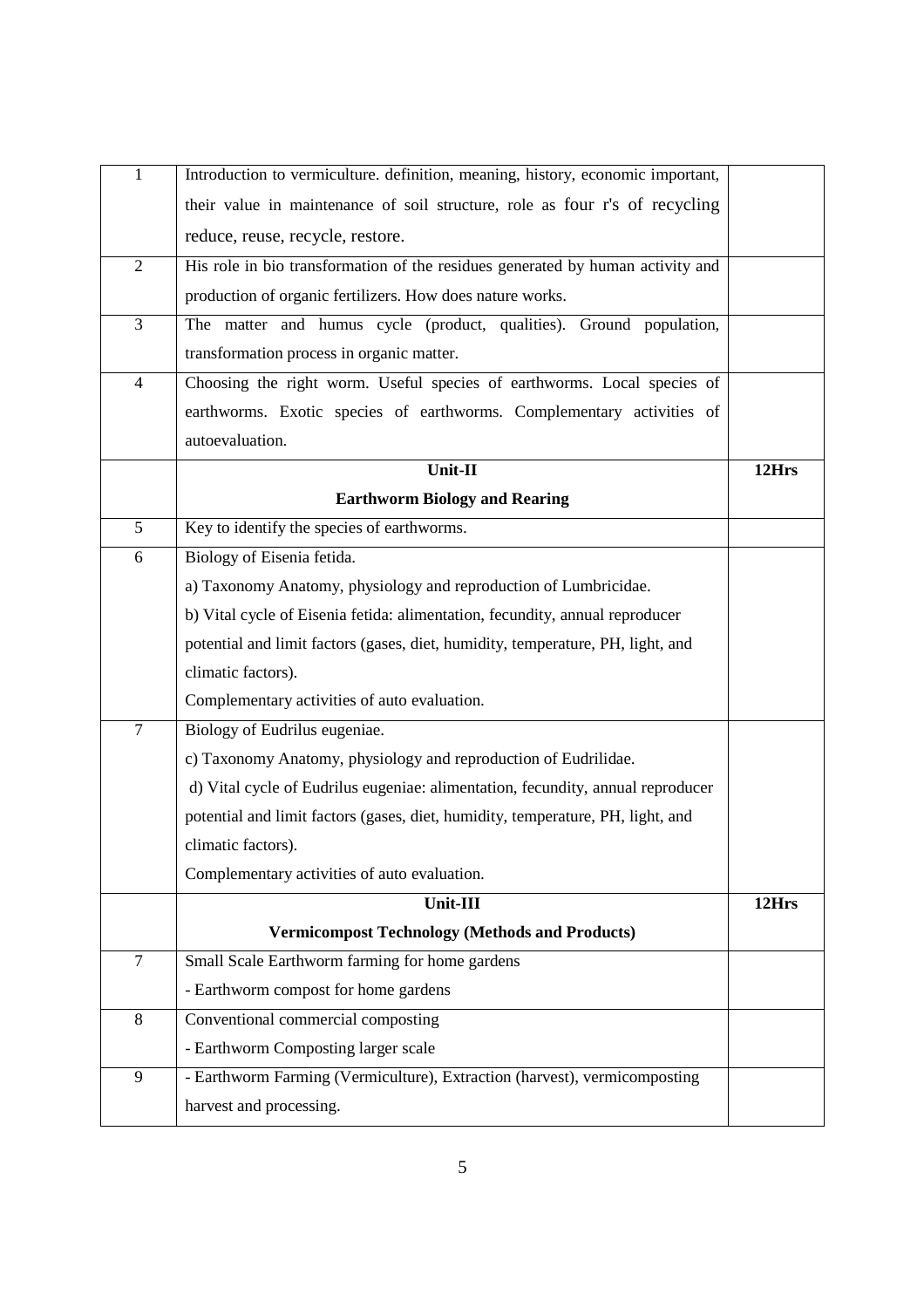| 10 | Nutritional Composition of Vermicompost for plants, comparison with other           |       |
|----|-------------------------------------------------------------------------------------|-------|
|    | fertilizers                                                                         |       |
| 11 | Vermiwash collection, composition &use                                              |       |
| 12 | Enemies of Earthworms, Sickness and worm's enemies.                                 |       |
|    | Frequent problems. How to prevent and fix them.                                     |       |
|    | Complementary activities of auto evaluation.                                        |       |
|    | Unit-IV                                                                             | 12Hrs |
|    | Applied vermiculture.                                                               |       |
| 13 |                                                                                     |       |
|    | a) The working group experience with E. fetida populations comportment with         |       |
|    | farm industrial residues (frigorific, cow places, feed-lot, aviaries exploitations, |       |
|    | and solid urban residues). b) Lineaments to vermicomposting elaboration             |       |
|    | projects.                                                                           |       |
| 14 | c) Considerations about economical aspects of this activity.                        |       |
|    | Research and ratability according to different exploitation orientations (worm's    |       |
|    | meat production, worm's humus production, or integrated projects).                  |       |
|    | Toxins released by the worms (harmful effects)                                      |       |
|    | Complementary activities of auto evaluation.                                        |       |

# **Practical Course – VT- 02**

# **Practicals 1 Credit**

|                | Unit-V                                                                                  | 18Hrs |
|----------------|-----------------------------------------------------------------------------------------|-------|
| $\mathbf{1}$   | Key to identify different types of earthworms                                           |       |
| $\overline{2}$ | Field trip-Collection of native earthworms & their identification                       |       |
| 3              | Study of Sytematic position, habits, habitat & External characters of Eisenia<br>fetida |       |
| $\overline{4}$ | Study of Life stages & development of Eisenia fetida                                    |       |
| $5^{\circ}$    | Study of Life stages & development of Eudrilus eugeniae                                 |       |
| 6              | Comparison of morphology & life stages of Eisenia fetida & Eudrilus eugeniae            |       |
| $\tau$         | Study of Vermiculture, Vermiwash & Vermicompost equipments, devices                     |       |
| 8              | Preparation vermibeds, maintenance of vermicompost & climatic conditions.               |       |
| 9              | Harvesting, packaging, transport and storage of Vermicompost and separation             |       |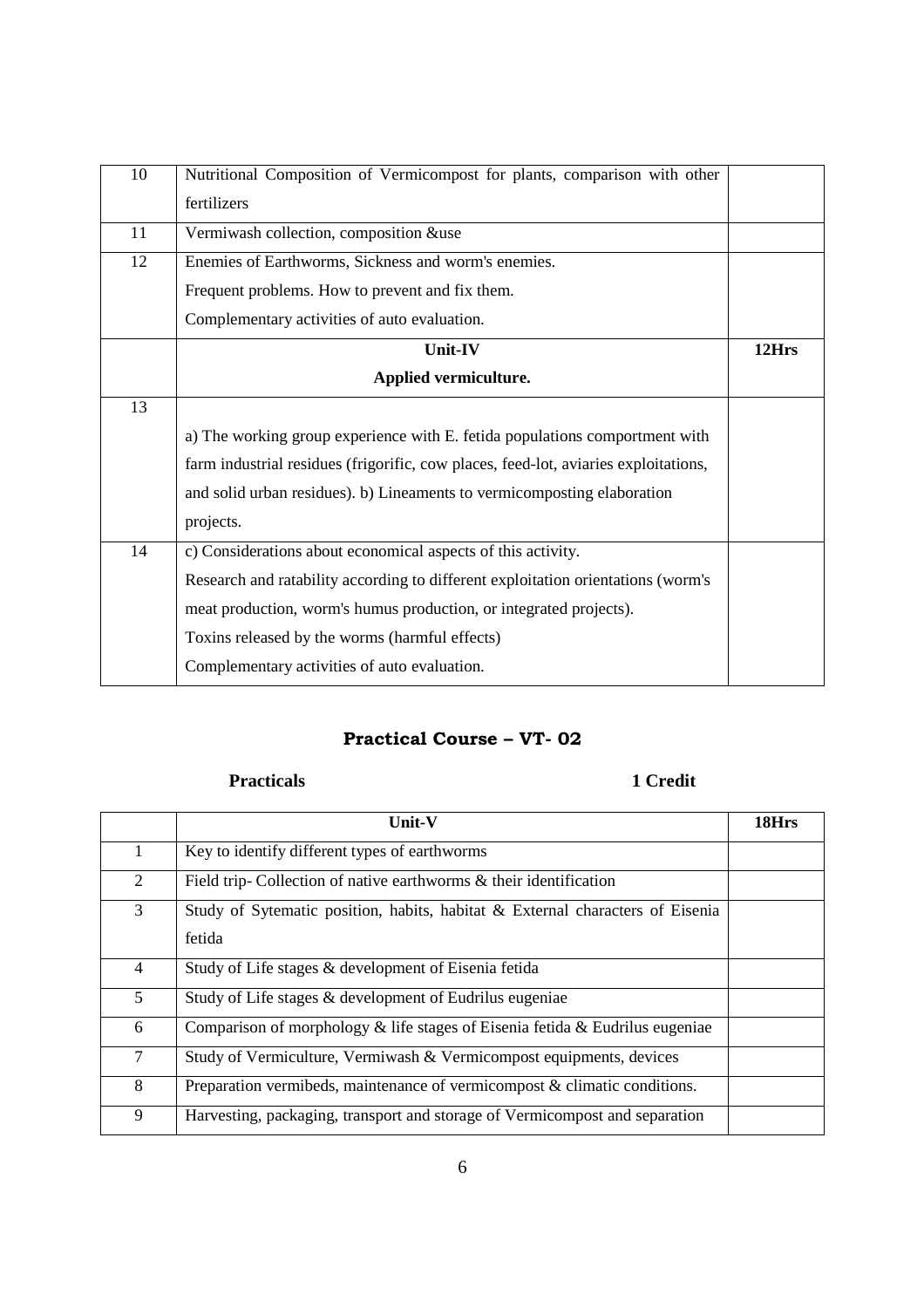|    | of life stages                                                                  |  |
|----|---------------------------------------------------------------------------------|--|
| 10 | Study of verms diseases & enemies                                               |  |
| 11 | Study the effects of vermicompost $\&$ vermiwash on any two short duration crop |  |
|    | plants                                                                          |  |
| 12 | Study the effects of sewage water on development of worms                       |  |

Total periods in hrs = Theory 12hrs per unit x 4 units = 48hrs x 60 minutes = 2880 minutes+18 hrs for practical (i.e.  $18x60$  minutes =1080 minutes);  $2880+1080 = 3960$  minutes. 66hrs $\div$ 5hrs in a week = 13.2 weeks duration i.e. 3.5 months (105 days)

Initially about 60days are required to set the culture or to form the vermicompost, latter on in about 45 days second culture will be formed. Students will observe 2 succeeding beds (rearing). Total days  $60+45 = 105$  days. (not recognized by UGC, for UGC 20 credits of which 10 credits for project/ field work/training, it should be of 300 hrs, duration 6 months)

#### **Advantage of the Course & Future Prospects:**

- I. Students can construct their own compost farm & thereby can get monthly income of Rs. 7000-8000.
- II. Students/ farmers by using vermicompost in their field can increase the crop yield.
- III. Students residing in cities can produce vermicompost in small scale for garden/household plants.
- IV. They can get the jobs in educational institutes as vermicompost/vermiculture technician.
- V. The candidate can generate income by supplying verms, vermiwash, & vermicompost.
- VI. By developing & propagating vermicompost technology he/she will directly or indirectly help to prevent environmental pollution, by using vermicompost in the field & thereby increasing crop yield he will help to solve food problems.
- VII. It will lead towards organic farming & healthy food.
- VIII. In today's world, recycling of garbage has become necessary in order to sustain our health and environment. So let's join for **Four R's of Recycling Reduce, Reuse, Recycle, Restore** i.e. certificate course in vermicompost technology.